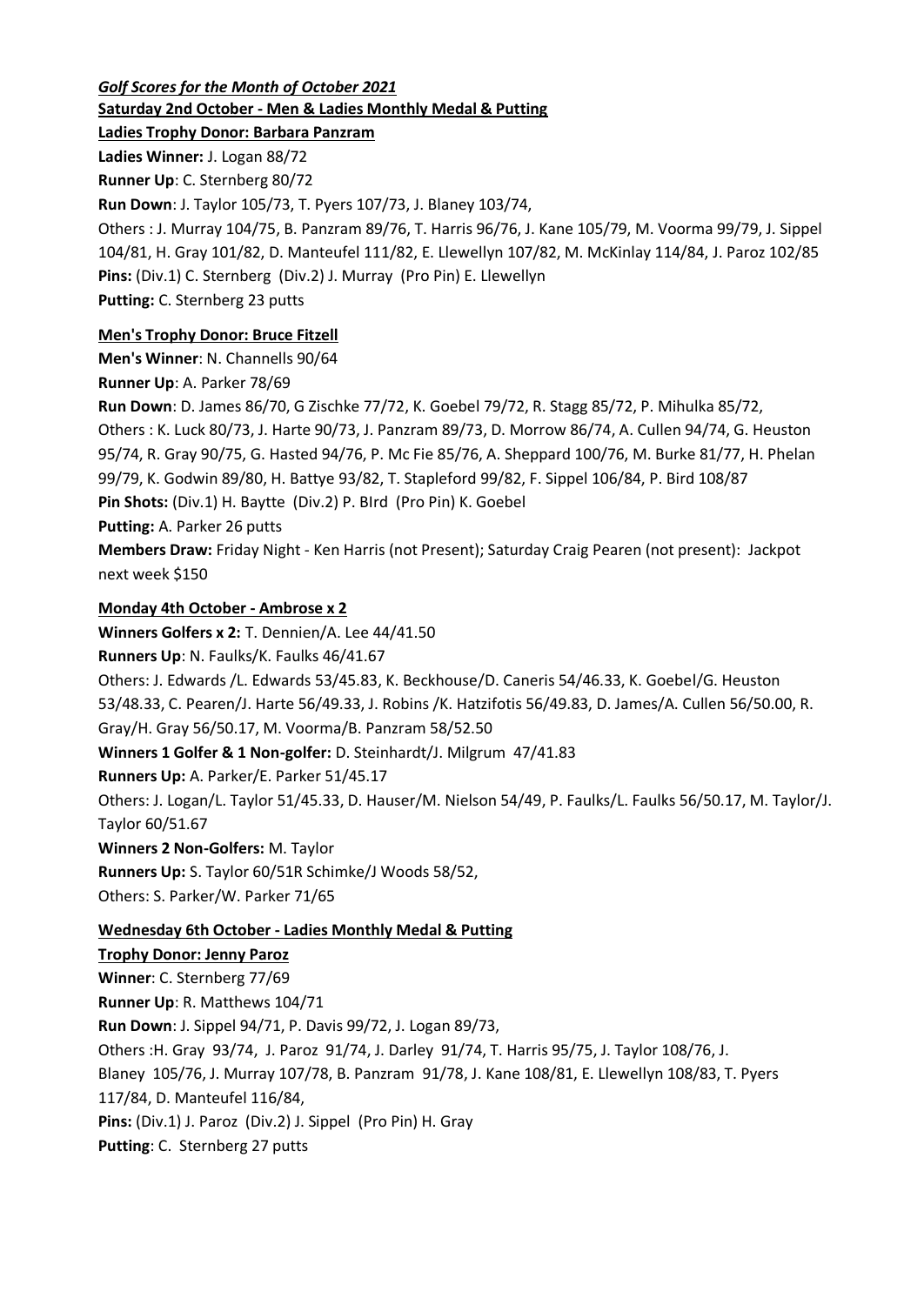#### **Thursday 7th October - Open Competition - Monthly Medal & Putting**

**Winner:** G. Natalier 90/70 **Runner Up**: R. Yeo 84/71 **Run Down**: S. Luck 77/71, J. O'Loughlin 93/72, P. McFie 81/72, G. Hasted 90/72 Others :C. Weier 95/73, R. Davis 95/73, R. King 88/73, K. Hauser 94/75, J. Ward 83/75, L. Edwards 88/75, K. Luck 84/77, J. Lewis 109/78, R. Core 100/80, M Harnett 130/96 **Pins:** (Pro Pin) R. Davis (Div.1) J. Ward (Div.2) G. Hasted **Putting:** G. Natalier 25 putts

## **Saturday 16th October - Men & Ladies Single Stableford**

#### **Trophy Donor: Greg Heuston**

**Ladies Winner:** C. Sternberg 31

**Runner Up**: J. Logan 26

Others : J. Blaney 26, O. Luck 25, E. Llewellyn 23, J. Taylor DNF

**Pin:** (Pro Pin) ------ (All In) J. Logan

**Men's Winner:** T Grimshaw 37

**Runner Up**: A. Cullen 35

**Run Down**: R. Gray 35, R. Stagg 34, P. Mc Fie 34, T. Stapleford 34,

Others : M. Burke 33, N. Faulks 32, C. Pearen 32, G Zischke 32, G. Hasted 32, G. Heuston 31, K. Goebel 30, K. Hauser 30, K. Luck 29, P. Bird 29, R. Yeo 27, K. Harris 25, K. Godwin 24, M. Mc Grath 23, J. Harte 20

**Pins:** *CONGRATULATIONS TO GARY HASTED FOR A HOLE IN ONE on the Par 3 Pro Pin No. 2*

(Div.1) ----- (Div.2) T. Stableford

#### **Wednesday 20th October - Ladies Competition - Single Stableford**

#### **Trophy Donor: Petal Davis**

**Winner**: J. Darley 33

**Runner Up:** J. Logan 31 on c/b

**Run Down**: J. Paroz 31, P. Davis 30, T. Harris 30, J. Murray 30,

Others : H. Gray 29, J. Blaney 29, J. Sippel 27, R. Matthews 26, E. Llewellyn 26, J. Kane 23, J. Taylor 22, D. Manteufel 13

**Pins**: (Pro Pin) J. Logan (Div.1) J. Paroz (Div.2) P. Davis

#### **Thursday 21st October - Open Competition - Single Stableford**

**Winner:** J. Ward 37 **Runner Up**: K. Luck 37 **Run Down**: P. McFie 33, G. Natalier 31, S. Luck 31 Others :R. Yeo 30, L. Edwards 29, R. King 29, J. Ormaechea 28, C. Weier 28, A. Cullen 27, D. Cannard 26, R. Core 25, J. Lewis 25, R. Davis 24 Pins: (Pro Pin) K. Luck #1 S. Luck #8 D. Cannard

#### **Saturday 23rd October - Men & Ladies Single Stableford**

**Trophies donated by Phil Milhulka Ladies Winner**: P. Faulks 35 **Runner Up**: J. Logan 31 **Run Down**: A. Thurgood 29, C. Blake 29, Others : A. McDonnell 28, H. Gray 28, J. Murray 26, J. Blaney 26, R. Van Ansem Brooker 25, B. Panzram 23, J. Kuhle 22, L. Didsman 20, J. Taylor DNF **Pins:** (Pro Pin) J. Murray (Div.1) J. Sippel (Div.2) C. Blake